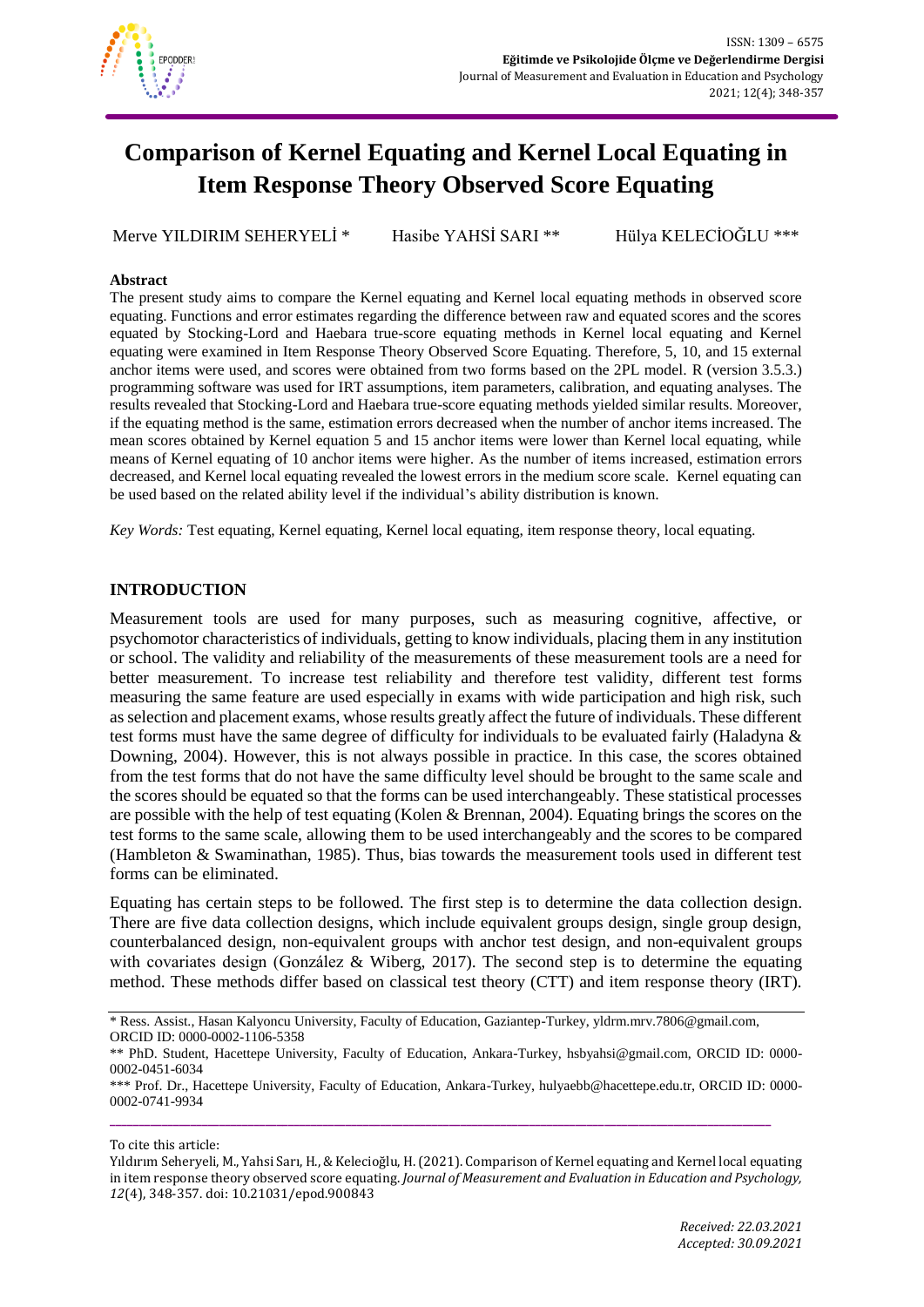Diao (2018) categorizes CTT test equating methods into four: identity equating, mean equating, linear equating and equipercentile equating. CTT-based equating methods differ among themselves based on true-score equating and observed score equating. Before starting the equating process in IRT, separate and concurrent calibrations are conducted to scale parameters. Item parameters of the two forms are estimated at the same time in concurrent calibration. In separate calibration, on the other hand, forms are scaled separately and calibrated using common items. Calibration methods include the moment method (mean-mean, mean-sigma) and characteristic curve transformation (Haebara and Stocking-Lord) (Kolen & Brennan, 2004). At the last stage of equating, standard errors are calculated, and properties of equating are checked. These properties are symmetry, same specifications, equity, observed score, and group invariance (González & Wiberg, 2017; Kolen & Brennan, 2004).

There are equating studies based on non-equivalent groups with covariates in IRT. Also, the effect of skewness of ability distributions, multidimensionality, violation of group invariance in different levels on equating errors have been examined in some studies (Gök & Kelecioğlu, 2014; Öztürk-Gübeş, 2019; Öztürk-Gübeş & Kelecioğlu, 2015; Tanberkan-Suna, 2018; Uysal, 2014). The general results of the studies showed that IRT true score equating method performed best in providing test fairness, while IRT observed score equating method performed best in decreasing measurement errors.

Equapercentile and linear equating methods are used in observed-score equating (von Davier, 2008). These methods include equapercentile equating methods, linear equating methods, IRT observed score equating, local equating, non-linear equating, and Kernel equating (von Davier, 2013).

Kernel equating is defined as an equapercentile equating method that transforms discrete score distribution into a continuous distribution (von Davier, Holland & Thayer, 2004). Kernel equating was first defined by Holland and Thayer (1981). The Kernel equating methods can be applied as poststratification equapercentile, post-stratification linear, chained equapercentile and chained linear. The equating methods based on CTT uses linear estimates for the continuation of the score distributions, while Gauss Kernel method is used in Kernel equating (von Davier et al., 2004). There are five steps in observed score Kernel equating: pre-smoothing, estimating score distributions for the target population, computing the equating function, continuizing the discrete score distributions, and computing the standard error of equating (von Davier, 2013). Pre-smoothing helps the data become consistent. Kernel equating smoothes data transformation and provides a small standard error. Also, it is less affected by the change in the sample compared to other methods. Kernel equating is used with equivalent groups design, single group design, counterbalanced design, and non-equivalent groups with anchor test design (von Davier et al., 2004). There are various studies that used Kernel equating (Akın Arıkan, 2017; Andersson & Wiberg, 2014; Choi, 2009; Liou, Cheng, & Johnson, 1997; Norman Dvorak, 2009; Wiberg, van der Linden, & von Davier, 2014). Akın Arıkan (2017) found that the extreme scores yielded greater standard errors as the group ability distributions varied in Kernel equating. In IRT true score equating; on the other hand, middle and high scores had the greatest error. Kernel equating methods had lower standard errors in the medium score scale and had higher standard errors in extreme scores where score frequency was lower compared to the IRT true score equating in all conditions. Moreover, lower errors were obtained through the IRT true score equating method than the Kernel equating methods regarding the extreme scores.

Local equating also became popular along with Kernel equating in observed score equating (von Davier et al., 2004). It was first introduced by Lord (1980) in his definition of equating (as cited in van der Linden, 2000). All traditional equating methods use the same equating transformations for all populations of test participants. van der Linden (2000) revealed that equating should be done separately for each ability level. Local equating offers a common ground for different transformations for each ability level. In local equating, if both test forms are appropriate for the item response theory (IRT) and can be used with any equating design, the IRT observed score could be defined as the local Kernel equating (Wiberg et al., 2014).

Wiberg et al. (2014) proposed three different observed score Kernel local equating methods by combining local equating and Kernel equating. The methods for local Kernel equating on-equivalent groups with anchor test design are: IRT observed score equating, anchor test score Kernel equating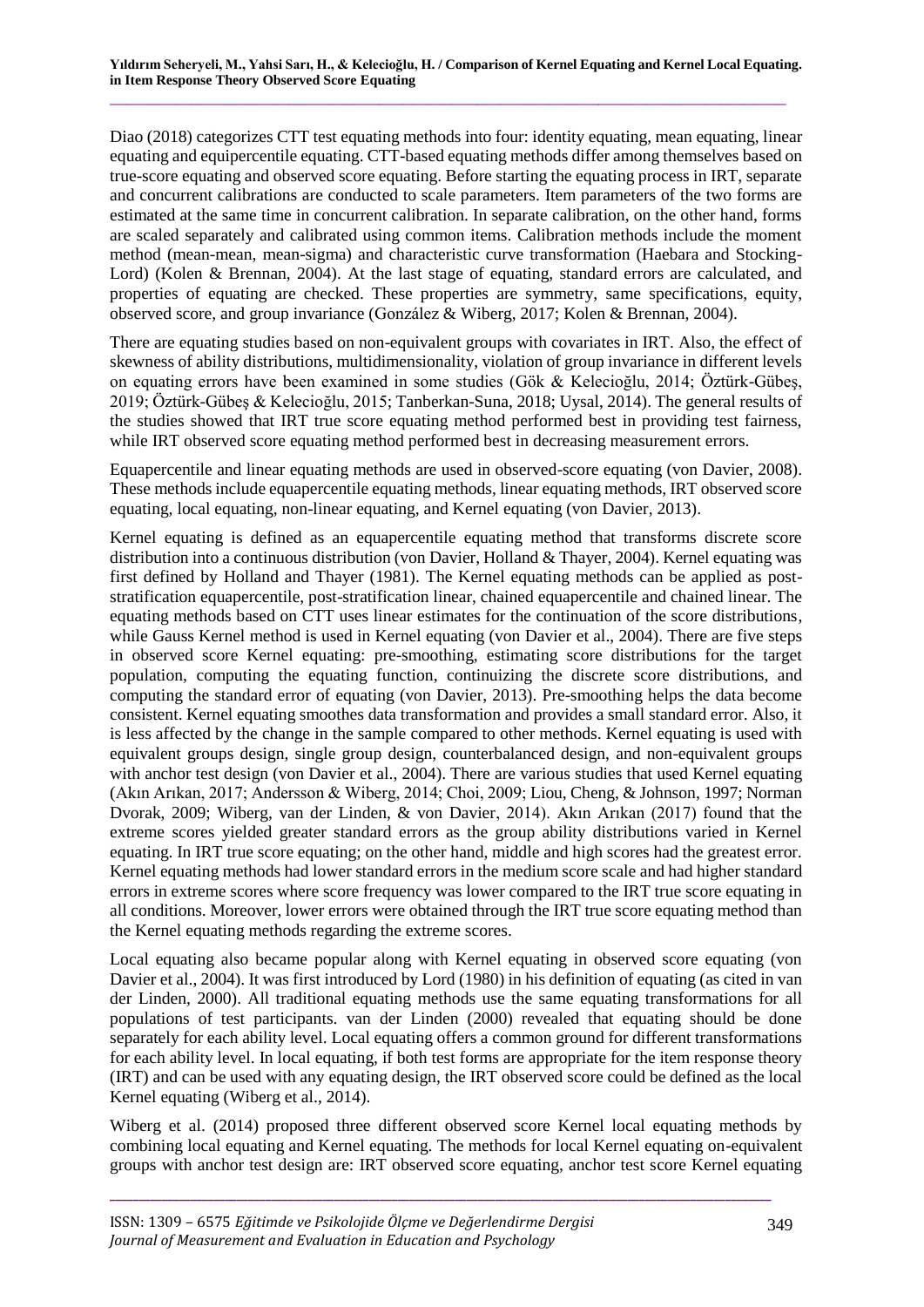and local Kernel equating with ability estimated by anchor test. These new methods are compared to previous methods in terms of measures such as bias and relative error percentage. The item response theory observed score local Kernel equating method, which is used for all common equating methods, yielded bias, relative error, and Kernel standard equalization error, even when the measurement precision of the test was reduced. Kernel local equating methods generally showed low bias in the non-equivalent groups with anchor test design. In addition, the anchor was highly stable against variations in the accuracy and length of the test.

 $\_$  , and the state of the state of the state of the state of the state of the state of the state of the state of the state of the state of the state of the state of the state of the state of the state of the state of the

Many studies used Kernel equating (Akın Arıkan, 2017; Andersson & Wiberg, 2014; Choi, 2009; Liou et al., 1997; Norman Dvorak, 2009; Wang, Zhang ve You, 2020; Wiberg et al., 2014). These studies revealed that Kernel equating and similar traditional equating methods can be compared with equivalent groups design in equivalent and non-equivalent groups with anchor test design when estimating standard errors in equapercentile equating (Choi, 2009); and that R program was used for IRT observed score Kernel local equating (Andersson & Wiberg, 2014). Wiberg et al. (2014) used three different observed score Kernel local equating methods by combining local equating and Kernel equating in their study. Studies have shown that with Kernel local equating, equating functions can be obtained at each ability level, and thus estimation errors can be minimized (González & Wiberg, 2017; Wiberg et al., 2014). The present study compares the Kernel local equating with Kernel equating to examine the bias in the equating processes and the contribution of the methods to the test validity.

In kernel equating methods, in cases where the ability distributions between groups are different, extreme scores yield high standard errors (Akın Arıkan, 2017). Wiberg et al. (2014) concluded that in the common item nonequivalent groups, It is predicted that Kernel local equating methods will yield a lower standard error in cases where the ability distributions of individuals are known and the test fairness is ensured to make more accurate equating. In this study, the results of Kernel local equating are compared with Kernel equating under various conditions. Since there are few studies on this subject (Akın Arıkan, 2017; Wiberg et al., 2014) and there are no studies that examine Kernel equating and Kernel local equating together, the study aims to compare the results of Kernel equating and Kernel local equating.

# *Purpose of the Study*

In the present study,  $\theta$  values with values decreasing one by one between -6 and 0 (low),  $\theta = 0$  (middle) and  $\theta$  values with values increasing one by one between 0 and +6 (high) ability levels of the scores obtained from two different forms based on 2PL model and different anchor item numbers in IRT observed score Kernel equating and IRT observed score Kernel local equating were included. Stocking-Lord and Haebara were used for data transformation and the equating results were compared. To this end, different anchor item numbers (10, 20, and 30) were used and after data were transformed with Stocking-Lord and Haebara methods, equating functions and errors were examined with observed score Kernel equating and observed score Kernel local equating.

# **METHOD**

#### *Research Design*

In this study, data were artificially produced in order to examine the change of errors in cases where different anchor items were used in the equating methods and these items were not included in the total score. Therefore, this study is a simulation study.

## *Data Production*

The items in the X and Y forms and the anchor materials were produced under the conditions in Table 1 according to the 2PL Model. The items in both data sets were produced using the "kequate" package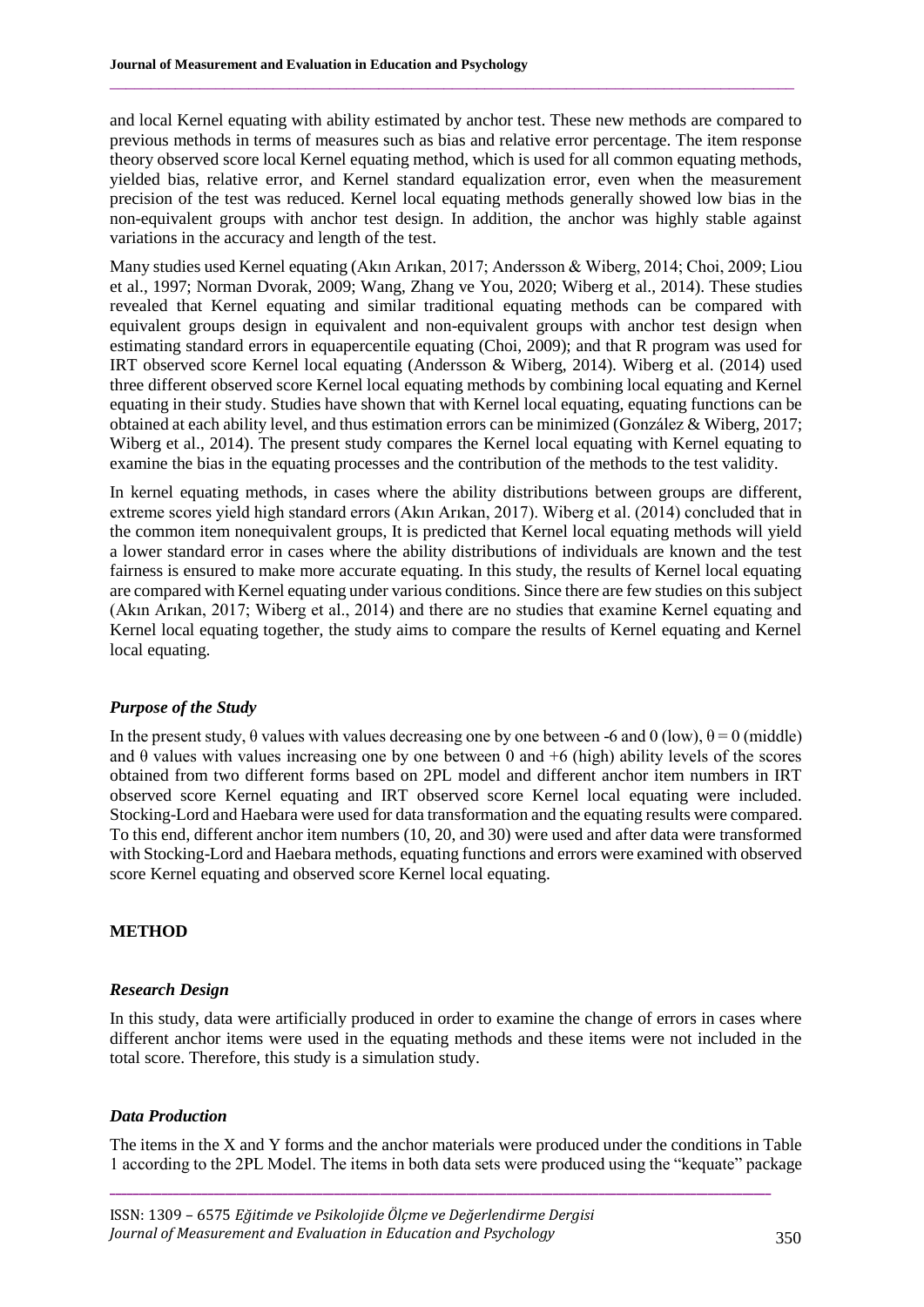(Andersson, Bränberg & Wiberg, 2020) in the R Studio interface of the R (version 3.5.3) programming software with 20 items different and the number of anchor items 10, 20 and 30.

The forms consisting of X form and anchor items are named as P and Y forms and forms consisting of anchor items as Q forms. A parameters are uniformly distributed with values ranging from 0.50 - 2.0, the *b* parameters are *N*(0; 1) and the ability parameters are *N*(0.50; 1) for the P form, and *N*(0; 1) for the Q form.

According to Baker (trans. 2016), *a* parameters range between -2.80 and +2.80 in practice, while *b* parameters range between -3.00 and +3.00. In addition, he specified the cutoff point as 0.35 for the low level of the parameter *a*, 0.64 for the medium level, and 1.35 for the high level. In order to have medium and high level *a* parameters, they were taken between 0.50 and 2.00.

Wang, Lee, Brennan, and Kolen (2008) stated that the similarity distributions are important in terms of equating results and they considered the difference over 0.25 as *very wide*. Therefore, it was expected that the difference was taken as 0.50 to reveal the difference between Kernel equating and Kernel local equating errors more clearly.

Kolen and Brennan (2004) stated that the ratio of the number of anchor items to the total number of items in the test should be at least 20%. Therefore, while 30 items were different in all data sets (X and Y forms), the number of anchor items was determined as 5, 10 and 15. The number of iterations was determined as 100. A total of 600 (2 x 3 x 100) data sets were obtained. The average and ranges of the difficulty and discrimination parameters of the sample distributions obtained from the P and Q forms according to the number of anchor items are given in Table 1.

|                 |              | P forms  |                                                             |       |       | O forms  |       |       |       |  |
|-----------------|--------------|----------|-------------------------------------------------------------|-------|-------|----------|-------|-------|-------|--|
| Total Number of | Number of    |          | Mean b Range b Mean a Range a Mean b Range b Mean a Range a |       |       |          |       |       |       |  |
| Items           | Anchor Items |          |                                                             |       |       |          |       |       |       |  |
| 35              |              | $-0.505$ | 4.179                                                       | 1.261 | 1.622 | $-0.013$ | 4.454 | 1.253 | 1.614 |  |
| 40              |              | $-0.534$ | 4.502                                                       | 1.248 | 1.653 | 0.002    | 4.448 | 1.253 | 1.677 |  |
| 45              |              | $-0.537$ | 4.625                                                       | .255  | .656  | $-0.031$ | 4.547 | 1.244 | 1.624 |  |

Table 1. The Mean and Ranges of the Difficulty and Discrimination Estimates Obtained From the P and Q Forms According to the Anchor Item Numbers

Table 1 shows that for each anchor item number, the means of *b* parameters related to the P forms are approximately 0.50 lower than the Q forms. The means of *a* parameter are approximately the same.

# *Data Analysis*

In IRT Kernel equating (post-stratification equating) parameters were calibrated based on Stocking-Lord and Haebara methods. Then, an external anchor design was used in which the anchor items were not included in the total score. The distribution of equated scores, means of equating errors, and functions related to the difference between the raw score and the equated scores were compared regarding both calibration methods. Similar studies in kernel local equalization for cases where ability levels are low (decreasing one by one between -6 and 0) (L: Low), zero (M: Medium), and high (increasing one by one between 0 and +6) (H: High) was also repeated. "psych" (Revelle, 2021), "mirt" (Chalmers et al., 2021), "kequate" (Andersson et al., 2020), "ltm" (Rizopoulos, 2018) packages were used in the R Studio interface of the R (version 3.5.3) programming software for all analyzes.

# **RESULTS**

This chapter presents the results of IRT Kernel observed score equating and Kernel observed score local equating. In this regard, score distributions, equating functions and distribution of equating errors were examined.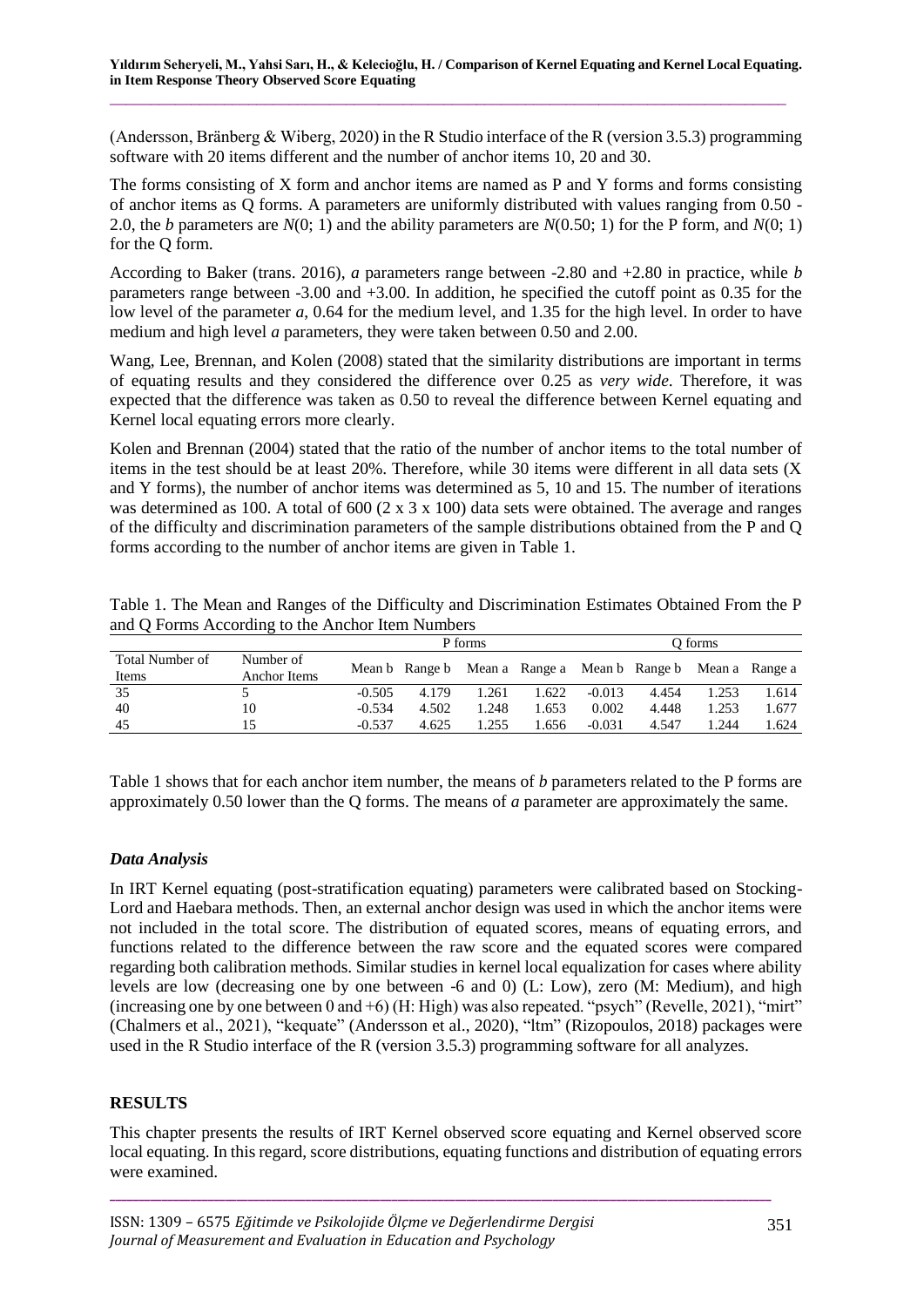### *Equated Score Distributions and Functions of Score of Difference*

In cases when the numbers of anchor items were 5, 10 and 15, Stocking-Lord and Haebara methods were examined. Ability levels for Kernel local equating are low (decreasing one by one from 0), medium (0), and high (increasing one by one from 0). Table 2 shows the equated score distributions obtained with the IRT observed score Kernel equating and Kernel local equating. These values were the result of calculating the means of the values obtained with 100 iterations.

 $\_$  , and the state of the state of the state of the state of the state of the state of the state of the state of the state of the state of the state of the state of the state of the state of the state of the state of the

Table 2. Equated Score Distributions Obtained With IRT Observed Score Kernel Equating and Kernel Local Equating

|             | Kernel Equating     |          |        |        |       | Kernel Local Equating |                              |        |        |       |  |
|-------------|---------------------|----------|--------|--------|-------|-----------------------|------------------------------|--------|--------|-------|--|
| Calibration | Number<br>of Anchor | Min.     | Max.   | Mean   | S.D.  | $\theta$<br>level     | Min.                         | Max.   | Mean   | S.D.  |  |
|             | 5                   | 0.140    | 29.905 | 15.054 | 8.989 | L                     | 0.141                        | 29.907 | 15.071 | 9.000 |  |
|             |                     |          |        |        |       | M                     | 0.167                        | 29.906 | 15.039 | 9.022 |  |
|             |                     |          |        |        |       | H                     | 0.173                        | 29.905 | 15.023 | 9.008 |  |
|             |                     |          |        |        |       | L                     | $-0.022$<br>29.782<br>14.817 | 9.039  |        |       |  |
| Stocking-   | 10                  | $-0.026$ | 29.917 | 14.827 | 9.067 | M                     | $-0.048$                     | 29.787 | 14.792 | 9.060 |  |
| Lord        |                     |          |        |        |       | H                     | $-0.045$                     | 29.916 | 14.802 | 9.086 |  |
|             | 15                  |          |        |        |       | L                     | 0.112                        | 29.944 | 15.044 | 9.039 |  |
|             |                     | 0.112    | 29.876 | 15.008 | 9.005 | M                     | 0.069                        | 29.948 | 15.009 | 9.070 |  |
|             |                     |          |        |        |       | H                     | 0.073                        | 29.877 | 14.973 | 9.033 |  |
| Haebara     | 5                   | 0.141    | 29.912 | 15.067 | 8.993 | L                     | 0.142                        | 29.919 | 15.084 | 9.005 |  |
|             |                     |          |        |        |       | М                     | 0.181                        | 29.919 | 15.058 | 9.021 |  |
|             |                     |          |        |        |       | H                     | 0.186                        | 29.912 | 15.042 | 9.007 |  |
|             | 10                  |          |        |        |       | L                     | $-0.026$                     | 29.782 | 14.812 | 9.043 |  |
|             |                     | $-0.032$ | 29.921 | 14.824 | 9.073 | M                     | $-0.051$                     | 29.787 | 14.790 | 9.062 |  |
|             |                     |          |        |        |       | H                     | $-0.049$                     | 29.921 | 14.802 | 9.090 |  |
|             |                     |          |        |        |       | L                     | 0.118                        | 29.938 | 15.040 | 9.033 |  |
|             | 15                  | 0.117    | 29.871 | 15.002 | 8.997 | M                     | 0.064                        | 29.942 | 15.001 | 9.069 |  |
|             |                     |          |        |        |       | H                     | 0.068                        | 29.871 | 14.963 | 9.030 |  |

*Note*. L: Low. M: Medium. H: High

Kernel equating results in Table 2 shows that when 10 anchor items were used in both calibrations, the equated scores were estimated with a low mean score. Again, in both estimation methods, the condition in which scores are estimated with a higher mean is the case where the number of anchor items is 5. The number of anchor items shows that the mean and standard deviations of the scores equated according to the methods do not differ much. Figure 1 shows the function graph regarding the differences between the equated scores and the raw scores taken from the test.



Figure 1. Function Graphs Regarding the Differences of Equated Scores and Raw Scores Obtained With IRT Kernel Equating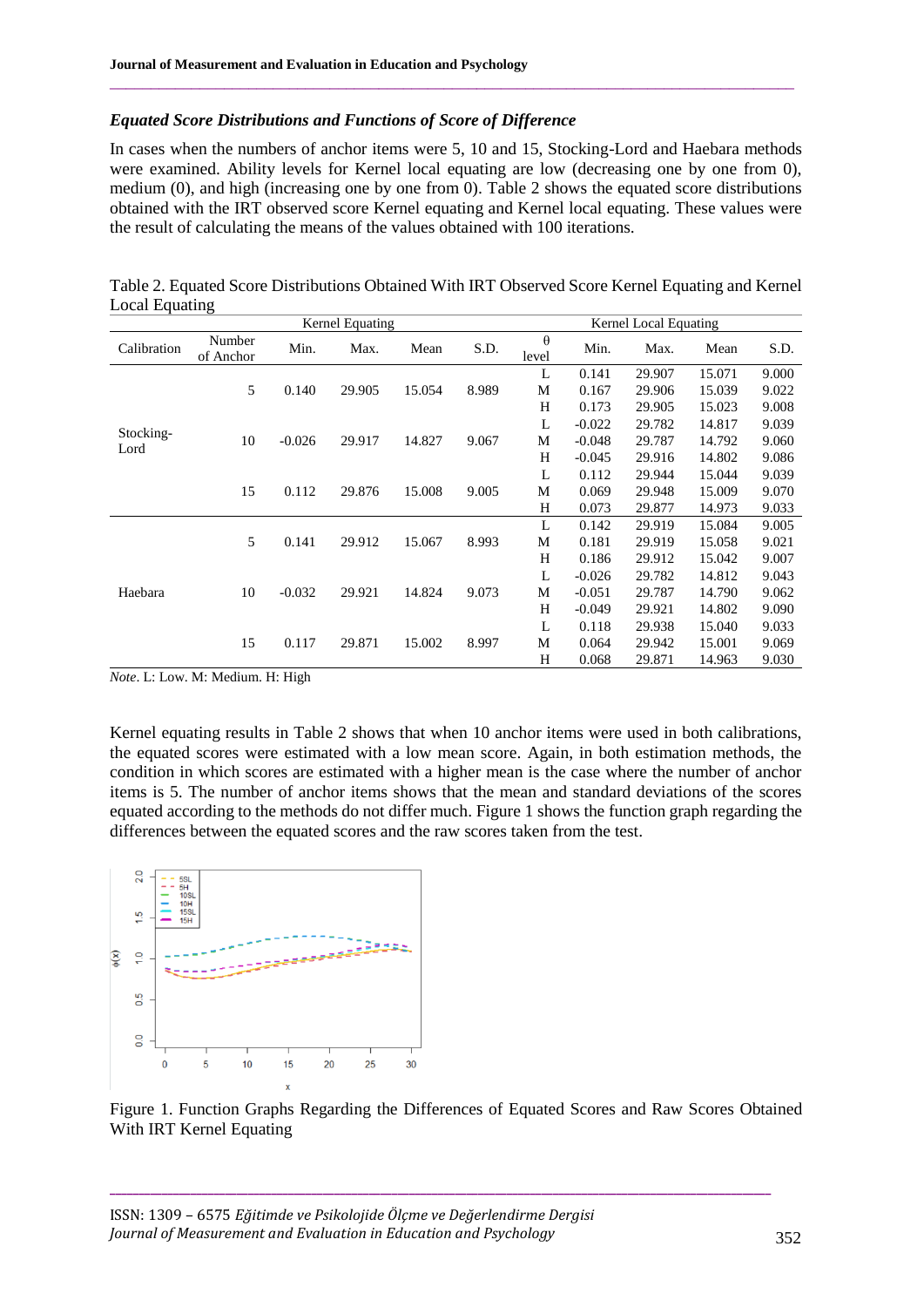Figure 1 shows that the distribution of the difference scores is almost the same when the number of anchors is the same and the calibration method is different. When using 5 anchors, the differences decreased up to approximately 5 raw points, while the differences gradually increased after 5 raw points. When 10 anchor items were used, the difference scores increased as the raw scores increased and started to decrease after about 17 raw scores. When 15 anchor items were used, the difference scores increased as the raw scores increased, but the rate of change was relatively low. On the other hand, when 10 anchor items are used up to 26 raw points, the differentiation from the raw scores in both methods is higher compared to the other anchor items. When the raw score is greater than 26, it is seen that the differentiation from the raw score is more when 15 anchor items are used.

Table 2 demonstrates the Kernel local equating results and reveals that the mean scores of the equated scores at low, medium, and high ability levels are the highest in 5 anchor items and the lowest in 10 anchor items when Stocking-Lord (S-L) and Haebara (H) methods are used. In the case where 5 anchor items were used, the highest mean score was obtained in the low ability level with Haebara method, while the lowest mean score at the high ability level was obtained with the S-L method. When 10 anchor items were used, the highest mean score was obtained at the low ability level with S-L, and the lowest mean score at the medium ability level was obtained with the Haebara method. In the case where 15 anchor items were used, the highest mean score was obtained at the low ability level with S-L, and the lowest mean score at the high ability level was obtained with the Haebara method. In all conditions, the lowest mean score was obtained with the middle ability level when 10 anchors and the Haebara method was used, and the highest mean score was obtained with the low ability level when 5 anchors and the Haebara method were used.

When both methods are compared, in the case that 5 anchor items were used, the mean score obtained with Kernel equating was lower than the mean score obtained with Kernel local equating based on low ability level. The closest mean score was obtained when the Haebara method is used with the middle ability level. In the case where 10 anchor items are used, the mean scores obtained with Kernel equating are higher under all equating conditions. The closest mean score was obtained when the S-L method is used with the low ability level. In the case where 15 anchor items are used, the mean score obtained with Kernel equating is lower than the mean score obtained with Kernel local equalization with the low ability level. The closest mean score is the case in which the S-L method is used in the equating made according to the middle ability level. Figure 2 shows the function graph regarding the differences between the equated scores and the raw scores obtained from the test.

Figure 2 reveals that the distribution of the difference scores is almost the same when the number of anchors is the same and the calibration method is different. In the case of using 5 anchor items, the difference scores are higher in the equalizations made according to medium and high ability levels up to 14 raw points, while the difference scores are higher in the equations made according to the high ability level and Kernel equating over 17 raw points. In cases where 10 and 15 anchor items are used, up to 12 raw points, the difference scores are higher in the equalizations made according to medium and high ability levels, while the difference scores are higher in the equalizations made at medium and low ability levels over 23 raw points. In the equating made according to the middle ability level, the range of difference scores in each anchor item condition is the smallest.

# *Error Distributions*

Equating errors were calculated for all conditions. These values were the result of calculating the means of the values obtained with 100 iterations. Table 3 shows the distribution of equating errors obtained with the observed score Kernel equating and Kernel local equating.

Table 3 shows that the error means of equated scores under all conditions are estimated higher in the Stocking-Lord method than in the Haebara method. The difference between these error means was found to be approximately .004 when 5 anchor items were used, .002 when 10 anchor items were used, and .003 when 15 anchor items were used. The distribution of the errors shows that as the number of anchor items increases, the errors are closer to each other and become more homogeneous. The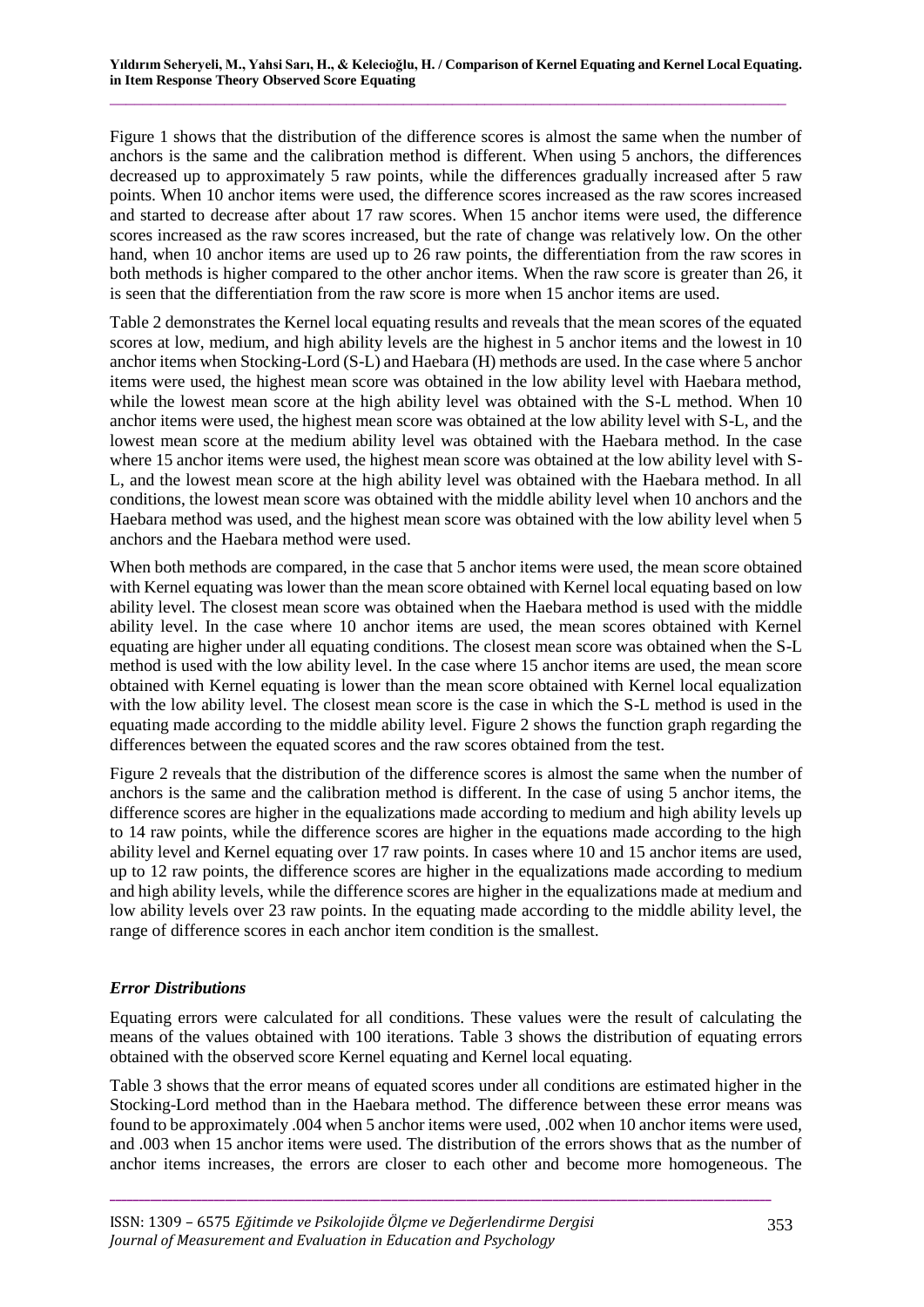smallest of these errors occurred in the calibration made according to both methods when 15 anchor items are used; the greatest was obtained in the calibration performed according to the Stocking-Lord method when 5 anchors were used.

 $\_$  , and the state of the state of the state of the state of the state of the state of the state of the state of the state of the state of the state of the state of the state of the state of the state of the state of the



Figure 2. Equated Scores Obtained With Kernel Equating and Kernel Local Equating Based on IRT in Conditions Where the Number of Anchor Items are 5, 10 and 15, Respectively, and Function Graphs Regarding The Differences Of Raw Scores

The results of the Kernel local equating show that the errors of the equated scores were estimated .003 times higher with the Stocking-Lord method compared to the Haebara method. As the number of anchor items increased, equating errors decreased in both methods and both ability levels. In cases when 5, 10, and 15 anchor items were used, the smallest error was obtained with equalizations of the middle ability level. Similarly, in the equatings made according to low ability level, estimates were made with relatively high errors. In addition, in the equalizations made according to the middle ability level, errors are relatively more homogenous. The smallest of these errors was when the 15 anchor items were used according to the middle ability level with the Haebara method. The greatest error, on the other hand, was when 5 anchor items were used with the low ability level based on the Stocking-Lord method.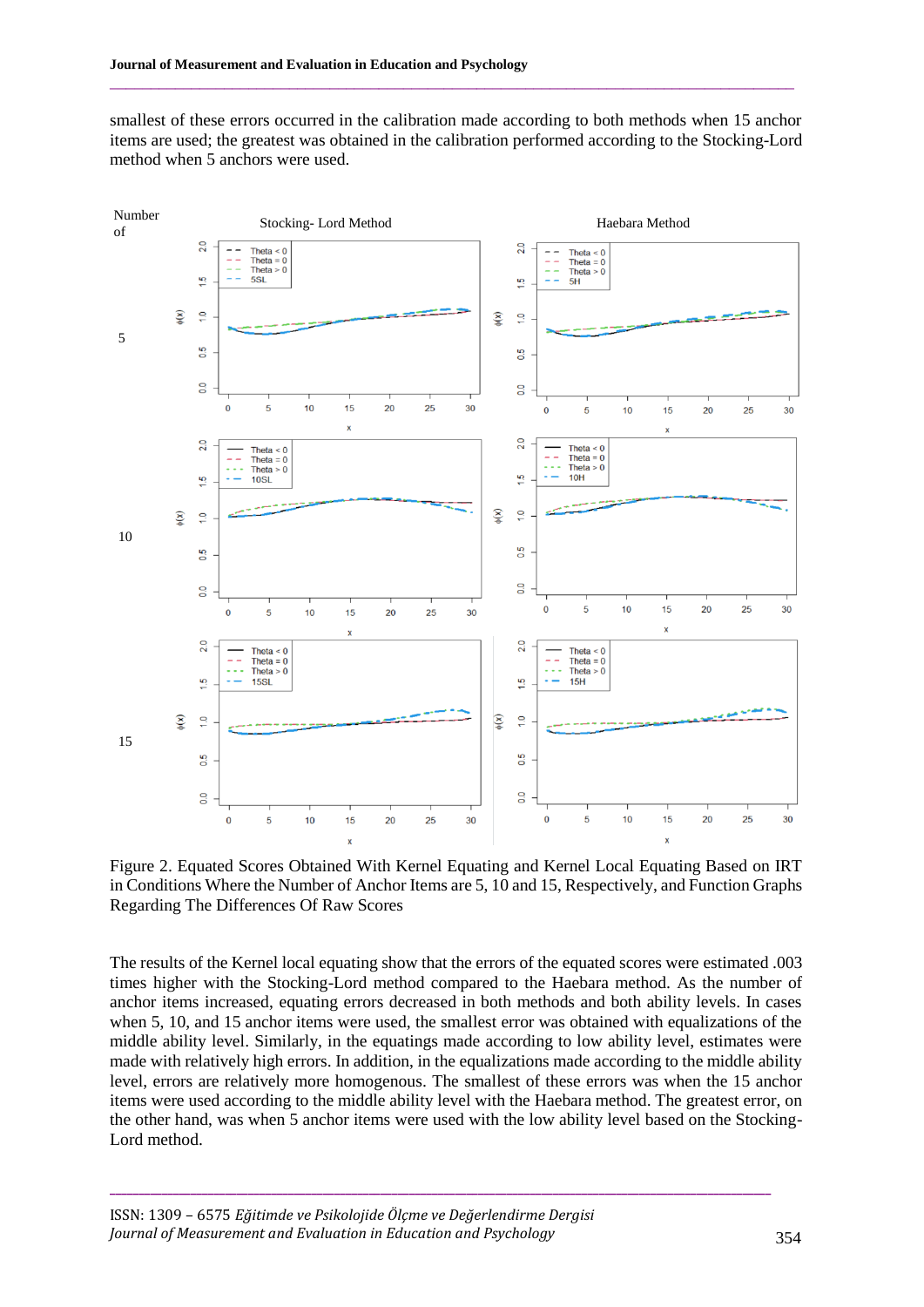It was revealed that Kernel equating errors were greater than those of Kernel local equating when comparing Kernel equating and Kernel local equating in all conditions in all ability levels.

|             | Kernel Equating     |       |       |       |       |                | Kernel Local Equating |       |       |       |  |
|-------------|---------------------|-------|-------|-------|-------|----------------|-----------------------|-------|-------|-------|--|
| Calibration | Number<br>of Anchor | Min.  | Max.  | Mean  | S.D.  | $\theta$ level | Min.                  | Max.  | Mean  | S.D.  |  |
| Stocking-   |                     |       |       |       |       | L              | 0.188                 | 0.490 | 0.354 | 0.082 |  |
| Lord        | 5                   | 0.188 | 0.496 | 0.375 | 0.080 | М              | 0.189                 | 0.367 | 0.312 | 0.047 |  |
|             |                     |       |       |       |       | H              | 0.181                 | 0.418 | 0.333 | 0.058 |  |
|             |                     |       |       |       |       | L              | 0.144                 | 0.362 | 0.263 | 0.060 |  |
|             | 10                  | 0.147 | 0.365 | 0.278 | 0.056 | M              | 0.141                 | 0.263 | 0.228 | 0.032 |  |
|             |                     |       |       |       |       | H              | 0.139                 | 0.302 | 0.243 | 0.040 |  |
|             |                     |       |       |       |       | L              | 0.129                 | 0.310 | 0.229 | 0.049 |  |
|             | 15                  | 0.134 | 0.312 | 0.243 | 0.045 | M              | 0.127                 | 0.232 | 0.201 | 0.027 |  |
|             |                     |       |       |       |       | H              | 0.127                 | 0.265 | 0.215 | 0.033 |  |
| Haebara     |                     |       |       |       |       | L              | 0.187                 | 0.482 | 0.350 | 0.080 |  |
|             | 5                   | 0.186 | 0.491 | 0.371 | 0.079 | M              | 0.188                 | 0.363 | 0.308 | 0.047 |  |
|             |                     |       |       |       |       | H              | 0.180                 | 0.418 | 0.330 | 0.059 |  |
|             |                     |       |       |       |       | L              | 0.143                 | 0.358 | 0.260 | 0.059 |  |
|             | 10                  | 0.146 | 0.362 | 0.276 | 0.056 | M              | 0.140                 | 0.261 | 0.225 | 0.032 |  |
|             |                     |       |       |       |       | H              | 0.138                 | 0.303 | 0.241 | 0.041 |  |
|             |                     |       |       |       |       | L              | 0.129                 | 0.305 | 0.226 | 0.048 |  |
|             | 15                  | 0.134 | 0.309 | 0.240 | 0.045 | M              | 0.126                 | 0.228 | 0.198 | 0.027 |  |
|             |                     |       |       |       |       | H              | 0.127                 | 0.264 | 0.213 | 0.034 |  |

Table 3. Error Distributions Obtained From IRT Observed Score Kernel Equating and Kernel Local Equating

*Note*. L: Low, M: Medium, H: High

# **DISCUSSION and CONCLUSION**

In this study, the P and Q forms based on the 2PL model with different anchor item numbers (5, 10, 15) were evaluated for different ability levels [θ < 0 (low), 0 (moderate) and θ >0 (high)]. Equating results of Stocking-Lord and Haebara methods were examined.

The present study used simulated data in which the anchor items were not included in the individual scores, unlike the studies of Öztürk-Gübeş and Kelecioğlu (2015), Pektaş and Kılınç (2016), Tanberkan-Suna (2018), in which the real data were used. Akın Arıkan (2017), used simulated data as well; however, she only compared the Haebara method in IRT true score equating and Kernel equating methods. Öztürk-Gübeş (2019), on the other hand, investigated the effect of multidimensionality on test equating and not included the change in the item numbers. Moreover, Wang et al. (2020) compared equapercentile equating, Kernel equating, and IRT Kernel equating methods.

Errors and function graphs were examined related to the difference between raw and equated scores in IRT observed score Kernel equating non-equivalent anchor test design when anchor items and calibration methods differ. The results revealed that there are differences and similarities between the equated scores, the distribution of the difference scores and errors in non-equivalent groups with anchor test design with Stocking-Lord and Haebara methods. Equated scores were estimated with a higher mean score when 5 anchor items were used in both calibration methods. In all the conditions, equated scores are lower than each score that can be obtained from the test. In cases when the anchor item numbers were the same, errors of the equated scores based on Haebara method were estimated lower. As the number of anchor items increased, the errors of the estimates in both methods were closer to one another. Wang et al. (2020) also obtained similar results where the number of items was 30 and 45 in the simulation. This finding is not supported by the findings of Uysal (2014), in which he found that error estimates with the Stocking- Lord method were lower than the Haebara method.

In addition, the present study investigated the functions and errors regarding the difference scores and equated scores when the item numbers and calibration methods differed. Both Stocking-Lord and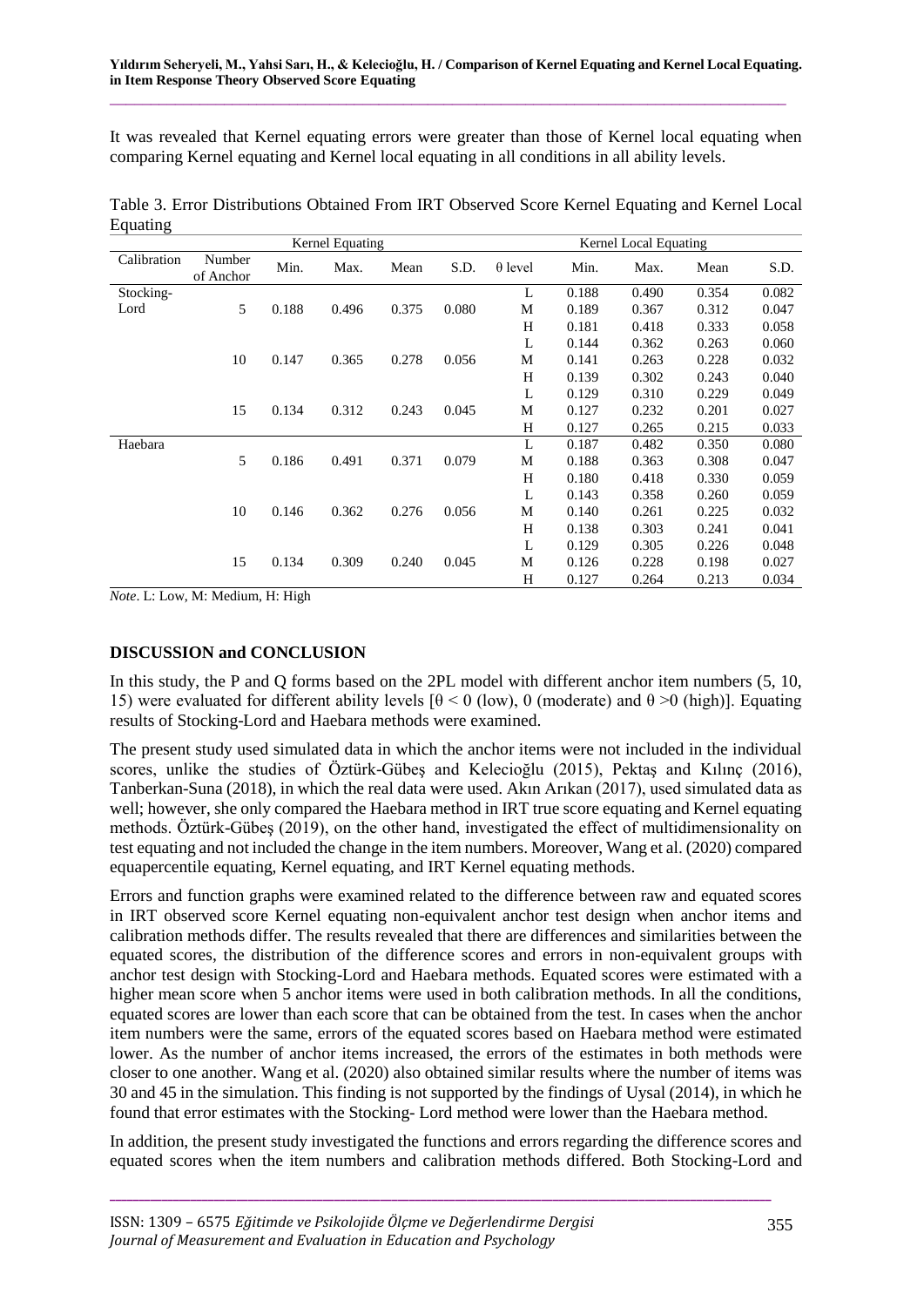Haebara methods yielded similar results in cases that the same number of anchor items were used and the equatings of the scores and errors were conducted according to the low, middle, and high ability levels. The mean scores of low, middle, and high ability levels were the greatest with the 5 anchor items and the smallest with the 10 anchor items with both methods. In all conditions, the lowest mean score was obtained with the Haebara method and 10 anchor items according to middle ability level. The highest mean score, on the other hand, was obtained with the Haebara method and 5 anchor items according to low ability level.

 $\_$  , and the state of the state of the state of the state of the state of the state of the state of the state of the state of the state of the state of the state of the state of the state of the state of the state of the

When both methods are compared, mean scores obtained with Kernel local equating with 5 and 15 anchor items according to low ability level were estimated higher than Kernel equating. When 10 anchor items were used, the results of Kernel equating were the highest in all the conditions. Also, the graphs about the relationship between raw and equated scores showed that the range of difference scores were the narrowest when Kernel local equating were used regardless of the calibration method. The reason for this could be the fact that errors were estimated lower with the help of different equating functions based on the ability level and raw scores.

The lowest errors were estimated when both methods were used with 5, 10, and 15 anchor items. Moreover, errors were homogenous in the equatings based on middle ability level. The reason behind this result could be that the simulation data were simulated with normal distribution in the middle ability level  $(b = 0)$ . This finding was supported by Wiberg et al. (2014), which suggests three different observed score Kernel local equating methods by combining local equating and Kernel equating and found that Kernel local equalization methods are quite stable against the changes in the accuracy and length of the anchor test in the non-equivalent groups anchor test design. The Kernel local equating errors were lower than Kernel equating errors when the two methods were compared. This finding is not supported by the results of the study of Wiberg et al. (2014) in which they found that the Kernel local equating method yielded higher standard errors than Kernel equating.

As a result, it was found that IRT observed score Kernel equating and Kernel local equating Stocking-Lord and Haebara methods can both be used and to keep the errors low, the number of anchor items should be kept higher. Also, Kernel local equating should be used with the ability level most appropriate to the ability distribution of the individuals. In future studies, different Kernel equating methods, different calibration types, and different data collection designs can be used to compare the observed score with the true score equating in cases where the anchor item is internal and external. Also, Kernel equating, and Kernel local equating methods can be examined using the equivalent groups design. In addition, equating errors can be examined by dividing ability levels in IRT Kernel local equating. The present study made use of the simulation data; a similar study can be conducted with real data set.

#### **REFERENCES**

- Akın Arıkan, Ç. (2017). *Kernel eşitleme ve madde tepki kuramına dayalı eşitleme yöntemlerinin karşılaştırılması* (Yayımlanmış Doktora Tezi). Hacettepe Üniversitesi, Eğitim Bilimleri Enstitüsü, Ankara.
- Andersson, B., & Wiberg, M. (2014). *IRT observed-score kernel equating with the R package kequate.* Retrieved from http://citeseerx.ist.psu.edu/viewdoc/download?doi=10.1.1.372.8712&rep=rep1&type=pdf
- Andersson, B., Bränberg, K., & Wiberg, M. (2020). *Package 'kequate'*. Retrieved from https://mran.microsoft.com/snapshot/2020-03-08/web/packages/kequate/kequate.pdf
- Baker, F. B. (2016). *Madde tepki kuramının temelleri* [The basics of item response theory]*.* (N. Güler, Ed., & M. İlhan, Çev.). Ankara: Pegem Akademi. (1985)
- Chalmers, P., Pritikin, J., Robitzsch, A., Zoltak, M., Kim K. H., Falk C. F., …, and Oguzhan, O. (2021). *Package 'mirt'*. Retrieved from https://cran.r-project.org/web/packages/mirt/mirt.pdf
- Choi, S. I. (2009). *A comparison of kernel equating and traditional equipercentile equating methods and the parametric bootstrap methods for estimating Standard errors in equipercentile equating* (Unpublished doctoral dissertation). University of Illinois at Urbana-Champaign.
- Diao, H. (2018). *Investigation repeater effects on small-sample equating: Include or exclude?* (Doctoral thesis). University of Massachusetts-Amherst.